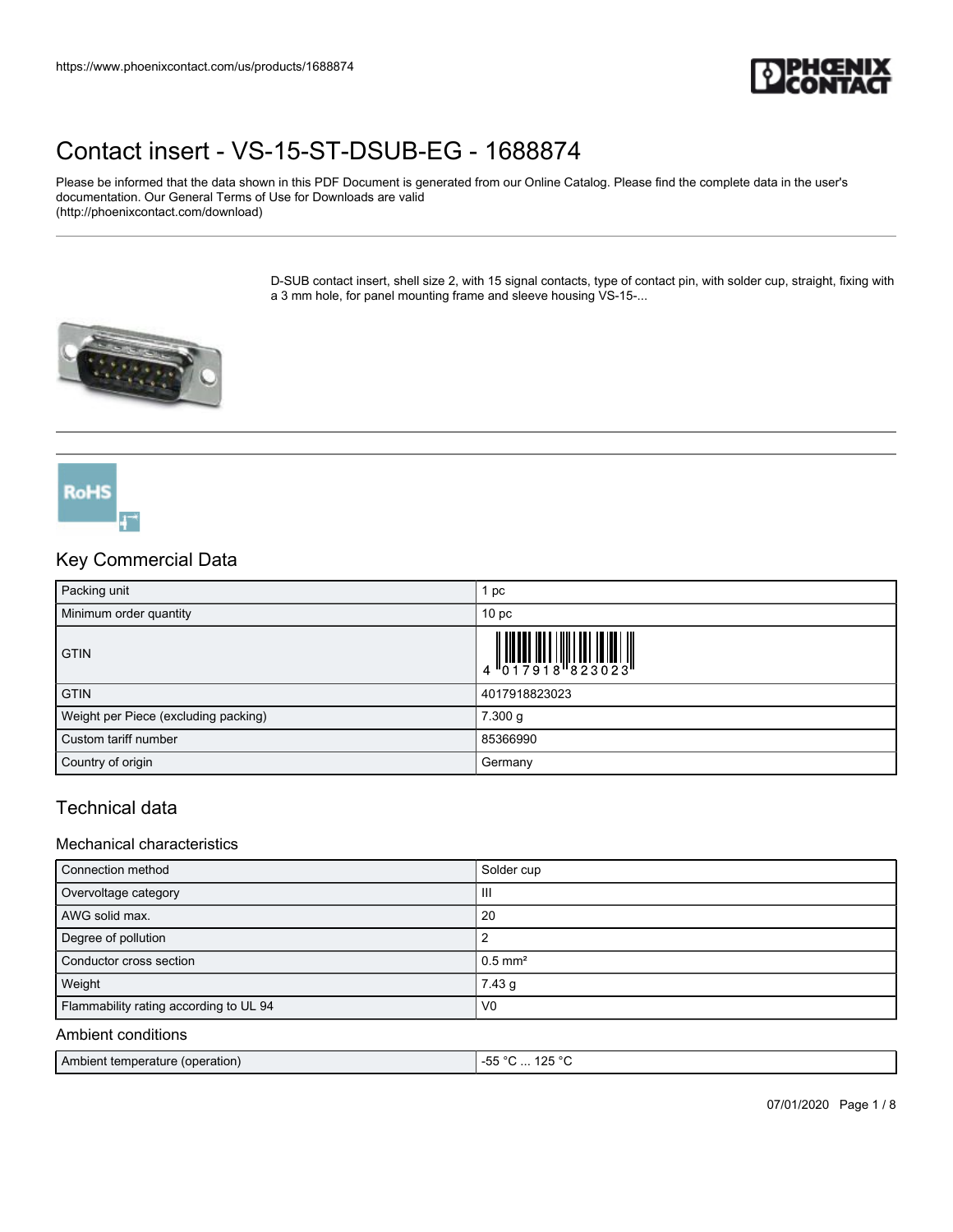

## Technical data

#### Material data

| Contact surface material | Hard gold-plated over nickel |
|--------------------------|------------------------------|
| Contact material         | Copper alloy                 |
| Contact carrier material | PBT-GF                       |
| Housing material         | Steel, tin-plated            |
| Width                    | 14.4 mm                      |
| Height                   | 39.5 mm                      |
| Length                   | 12.9 mm                      |
| Mounting type            | Hole                         |

#### Electrical characteristics

| Number of positions   | 15                       |
|-----------------------|--------------------------|
| Rated current         | 5 A (at 20 $^{\circ}$ C) |
| Overvoltage category  | Ш                        |
| Degree of pollution   |                          |
| Rated voltage (III/3) | 125 V                    |
| Test voltage          | 1200 V                   |

## Standards and Regulations

| Flammability rating according to UL 94 | V <sub>0</sub>                                                                                                                                                                                                                                                                                                                                                                                                                                    |
|----------------------------------------|---------------------------------------------------------------------------------------------------------------------------------------------------------------------------------------------------------------------------------------------------------------------------------------------------------------------------------------------------------------------------------------------------------------------------------------------------|
| Safety note                            | WARNING: The connectors may not be plugged in or disconnected under<br>load. Ignoring the warning or improper use may damage persons and/or<br>property.                                                                                                                                                                                                                                                                                          |
|                                        | • WARNING: Commission properly functioning products only. The products<br>must be regularly inspected for damage. Decommission defective products<br>immediately. Replace damaged products. Repairs are not possible.                                                                                                                                                                                                                             |
|                                        | • WARNING: Only electrically qualified personnel may install and operate<br>the product. They must observe the following safety notes. The qualified<br>personnel must be familiar with the basics of electrical engineering. They<br>must be able to recognize and prevent danger. The relevant symbol on the<br>packaging indicates that only personnel familiar with electrical engineering<br>are allowed to install and operate the product. |
|                                        | • The products are suitable for applications in plant, controller, and<br>electrical device engineering.                                                                                                                                                                                                                                                                                                                                          |
|                                        | • When operating the connectors in outdoor applications, they must be<br>separately protected against environmental influences.                                                                                                                                                                                                                                                                                                                   |
|                                        | • Assembled products may not be manipulated or improperly opened.                                                                                                                                                                                                                                                                                                                                                                                 |
|                                        | • Only use mating connectors that are specified in the technical data of the<br>standards listed (e.g. the ones listed in the product accessories online at<br>phoenixcontact.com/products).                                                                                                                                                                                                                                                      |
|                                        | • When using the product in direct connection with third-party<br>manufacturers, the user is responsible.                                                                                                                                                                                                                                                                                                                                         |
|                                        | • For operating voltages > 50 V AC, conductive connector housings must<br>be grounded                                                                                                                                                                                                                                                                                                                                                             |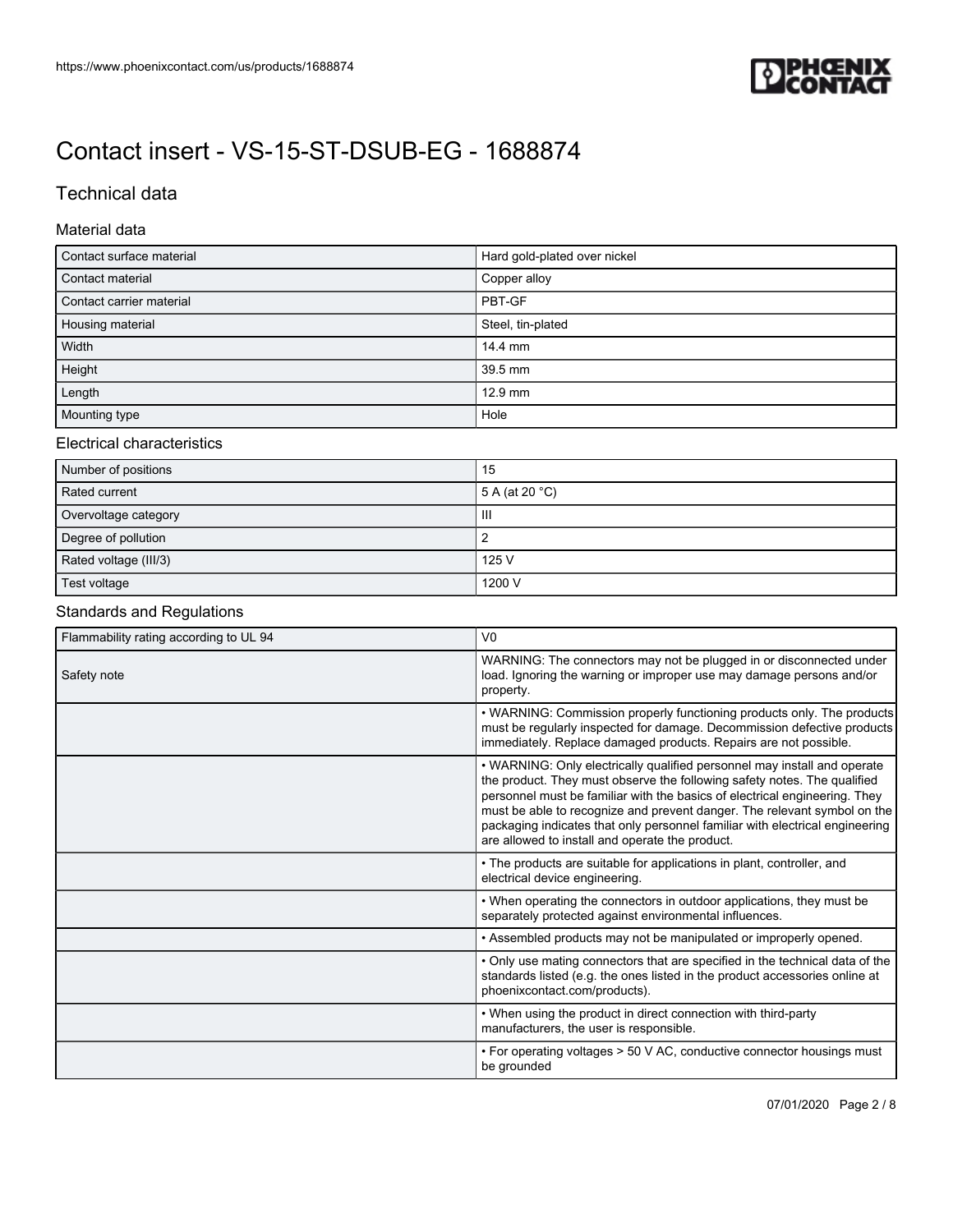

### Technical data

## Standards and Regulations

| • Only use tools recommended by Phoenix Contact                                                                                                                                              |
|----------------------------------------------------------------------------------------------------------------------------------------------------------------------------------------------|
| • The installation notes/Design In documents online on the download page<br>at phoenixcontact.com/products must be observed for this product.                                                |
| • Use a protective cap to protect connectors that are not in use. The<br>suitable accessories are available online in the accessory section of the<br>product at phoenixcontact.com/products |
| • Operate the connector only when it is fully plugged in and interlocked.                                                                                                                    |
| • Operate the connector only when it is fully plugged in.                                                                                                                                    |
| • Ensure that when laying the cable, the tensile load on the connectors<br>does not exceed the upper limit specified in the standards.                                                       |
| • Observe the minimum bending radius of the cable. Lay the cable without<br>twisting it.                                                                                                     |
| • VDE 0100/1.97 § 411.1.3.2 and DIN EN 60 204/11.98 § 14.1.3 are<br>applicable when combining several circuits in a cable and/or connector                                                   |

### Environmental Product Compliance

| REACh SVHC | Lead 7439-92-1                                                                                         |
|------------|--------------------------------------------------------------------------------------------------------|
| China RoHS | Environmentally Friendly Use Period = 50 years                                                         |
|            | For details about hazardous substances go to tab "Downloads", Category<br>"Manufacturer's declaration" |

Drawings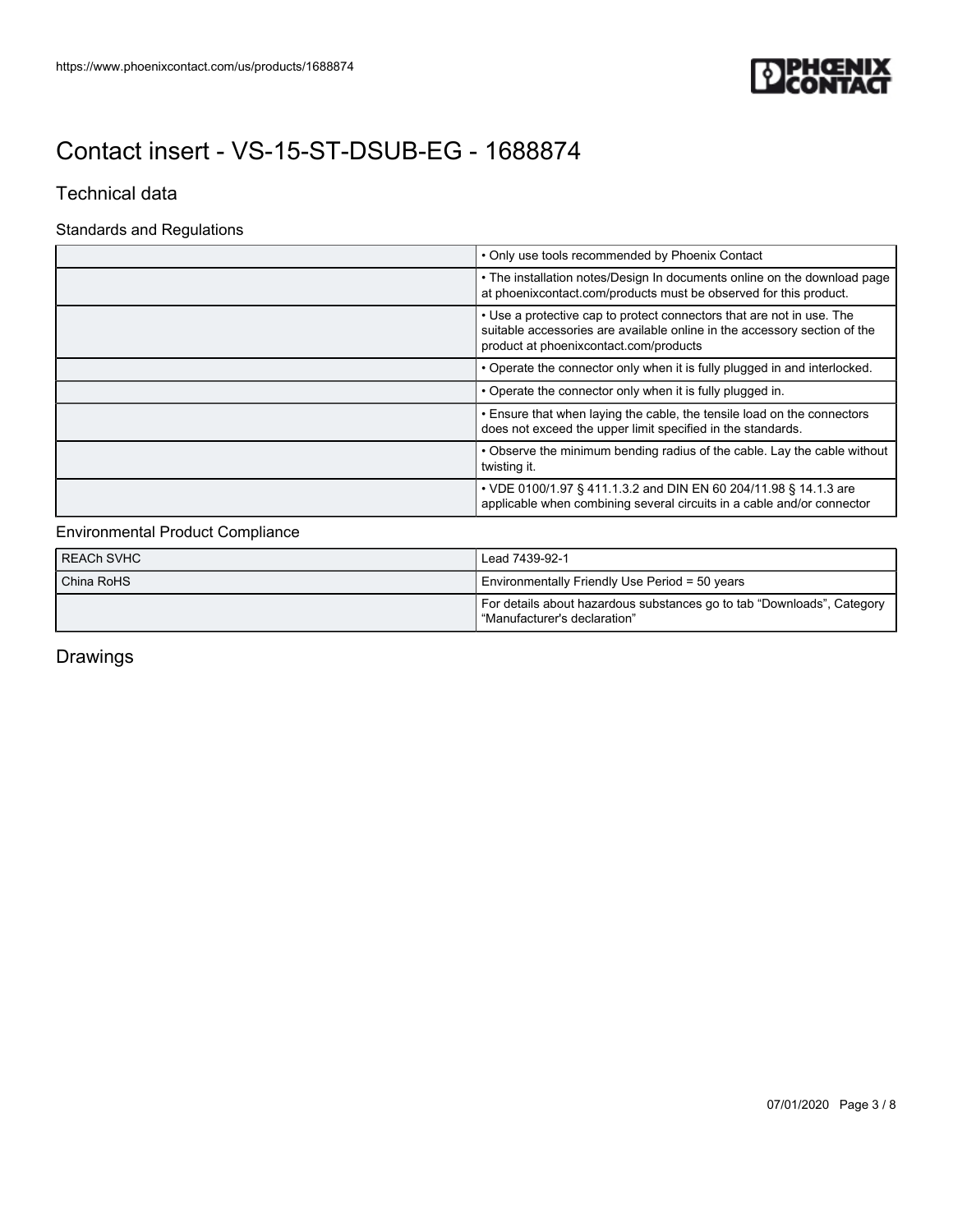





D-SUB contact insert

07/01/2020 Page 4 / 8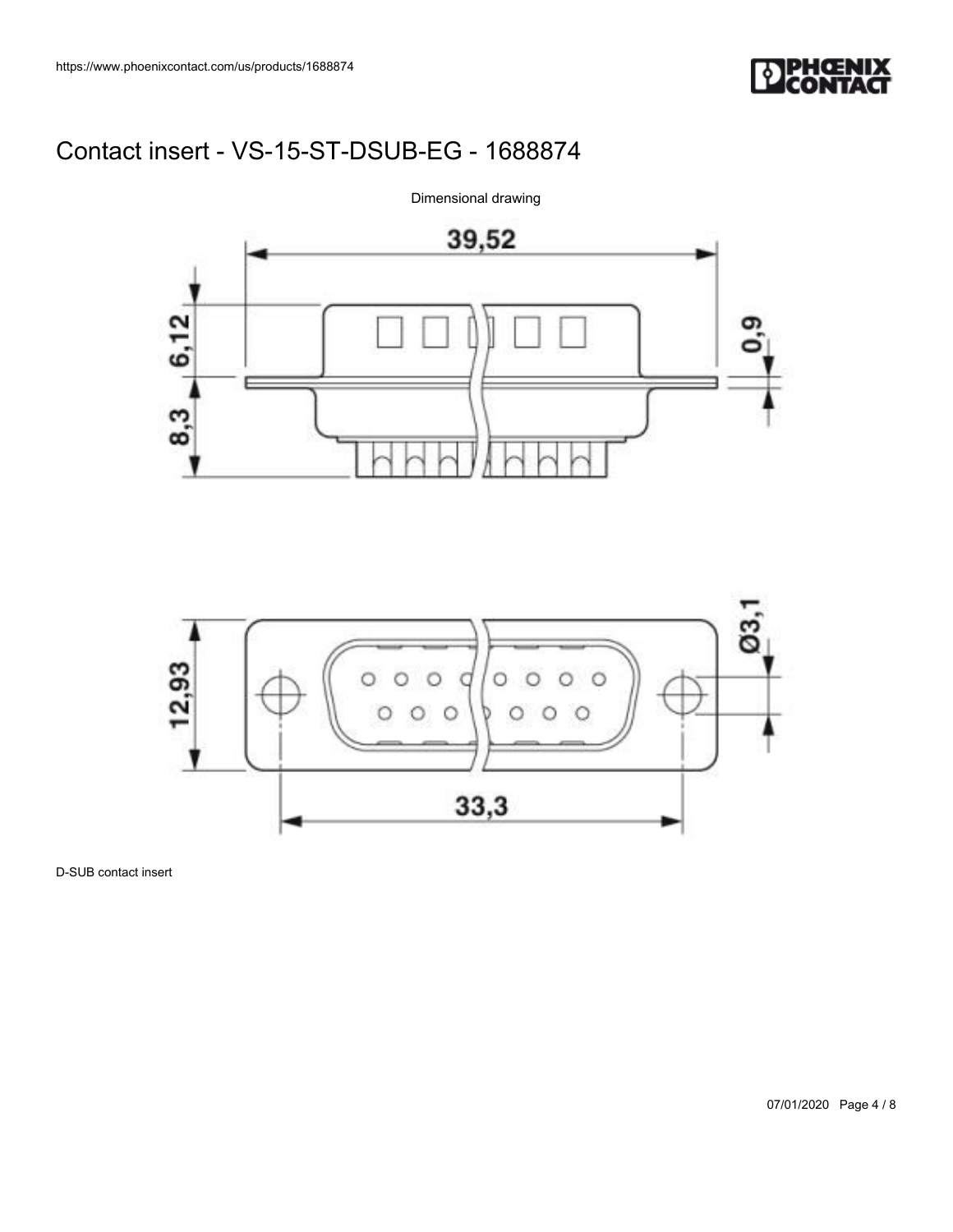

8  $000$  $O$   $O$ Ò  $\circ$  $\circ$  $0000000$ 15

Schematic diagram

## **Classifications**

eCl@ss

| eCl@ss 10.0.1 | 27440205 |
|---------------|----------|
| eCl@ss 4.0    | 27260700 |
| eCl@ss 4.1    | 27260700 |
| eCl@ss 5.0    | 27260700 |
| eCl@ss 5.1    | 27261200 |
| eCl@ss 6.0    | 27261200 |
| eCl@ss 7.0    | 27440205 |
| eCl@ss 8.0    | 27440205 |
| eCl@ss 9.0    | 27440205 |

### ETIM

| <b>ETIM 2.0</b> | EC000438 |
|-----------------|----------|
| ETIM 3.0        | EC000438 |
| ETIM 4.0        | EC000438 |
| ETIM 5.0        | EC000438 |

07/01/2020 Page 5 / 8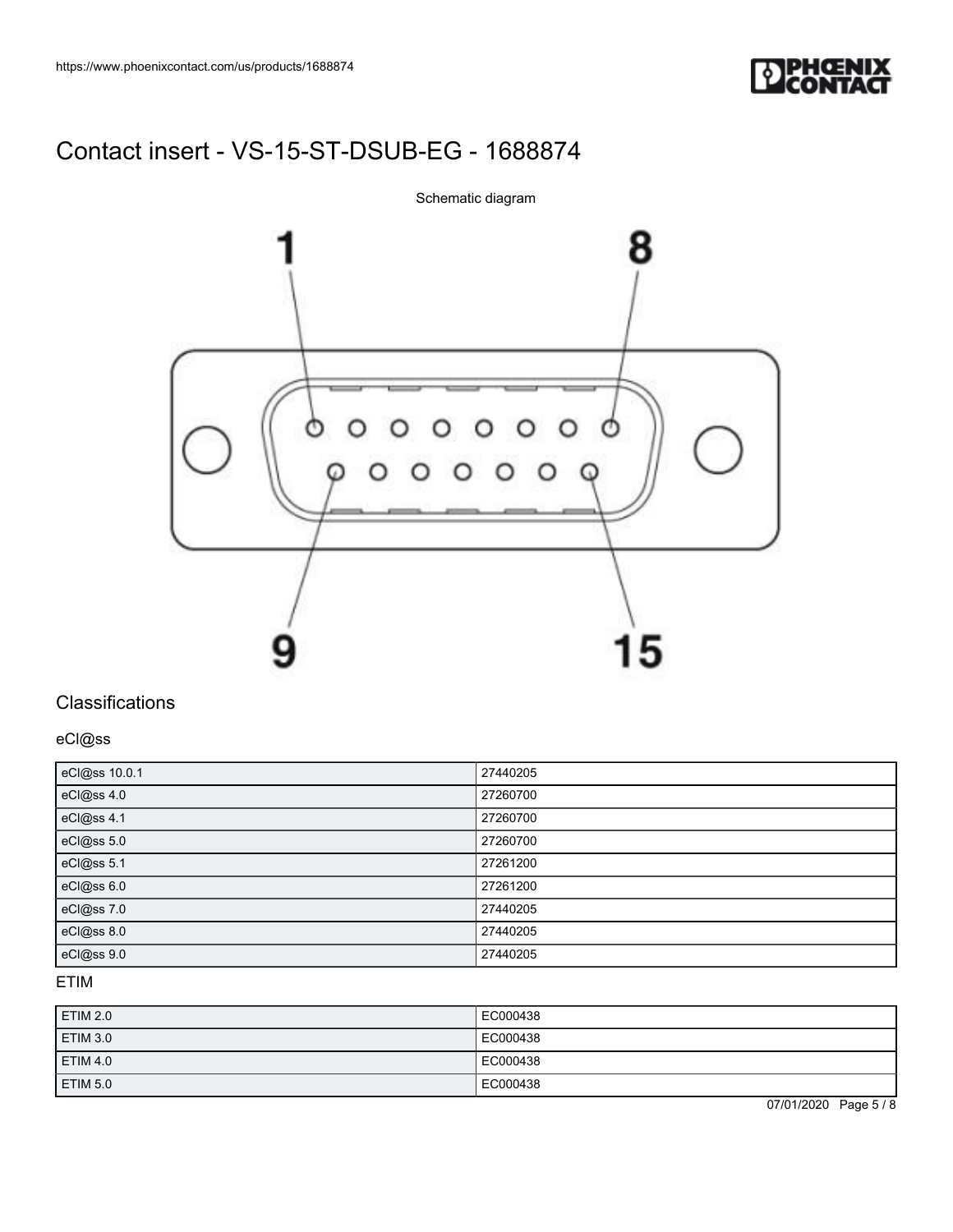

## **Classifications**

#### ETIM

| ETIM <sub>6.0</sub> | EC000438      |
|---------------------|---------------|
| <b>ETIM 7.0</b>     | EC000438<br>. |

#### UNSPSC

| UNSPSC 6.01          | 30211923 |
|----------------------|----------|
| <b>UNSPSC 7.0901</b> | 39121522 |
| <b>UNSPSC 11</b>     | 39121522 |
| <b>UNSPSC 12.01</b>  | 39121522 |
| UNSPSC 13.2          | 39121522 |
| UNSPSC 18.0          | 39121522 |
| UNSPSC 19.0          | 39121522 |
| <b>UNSPSC 20.0</b>   | 39121522 |
| <b>UNSPSC 21.0</b>   | 39121522 |

## Approvals

#### Approvals

#### Approvals

UL Recognized / EAC

#### Ex Approvals

#### Approval details

| UL Recognized | 57  | http://database.ul.com/cgi-bin/XYV/template/LISEXT/1FRAME/index.htm | FILE E 118976 |
|---------------|-----|---------------------------------------------------------------------|---------------|
| <b>EAC</b>    | EAI |                                                                     | B.01687       |

### Accessories

Accessories

Sleeve housings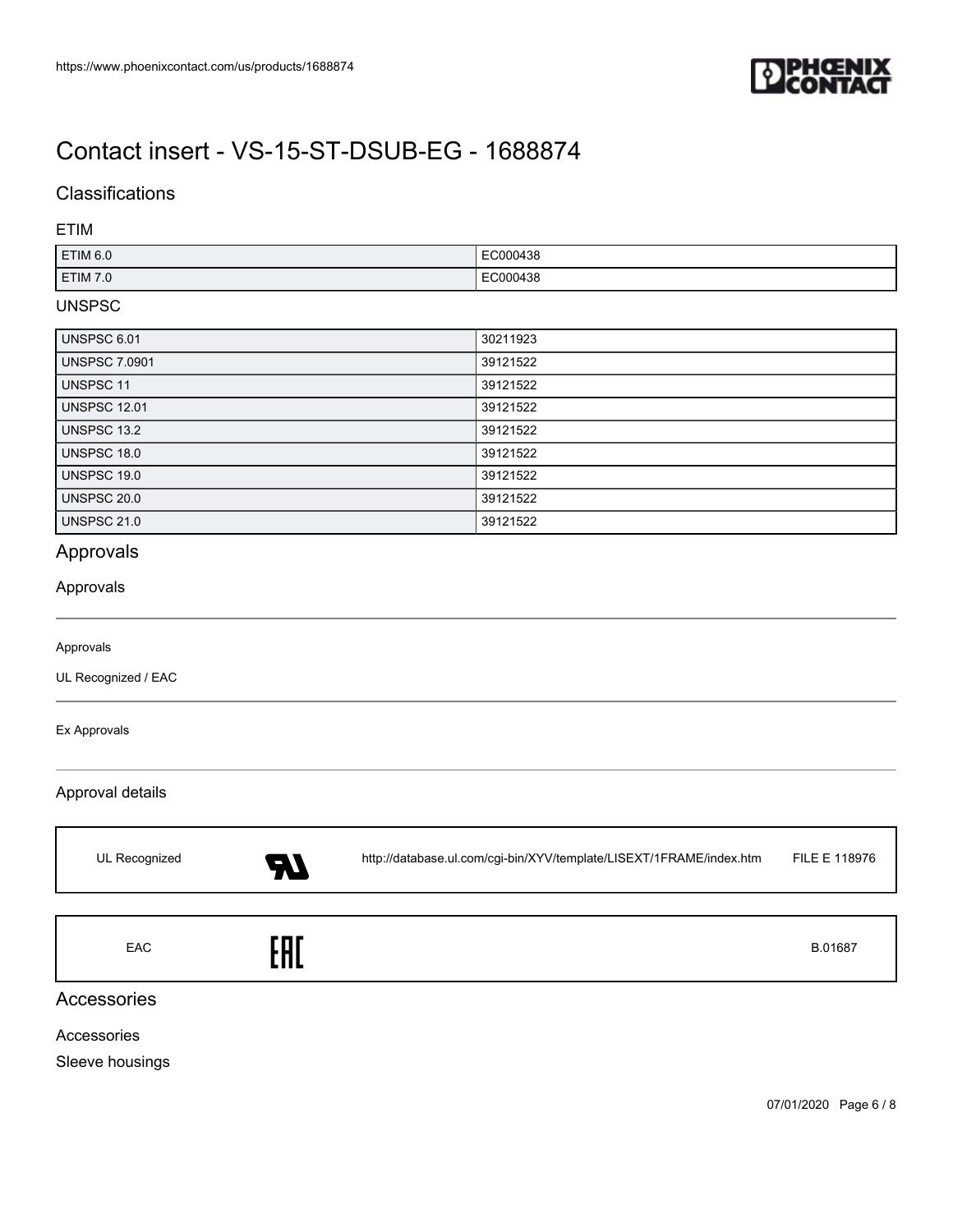

### Accessories

[D-SUB sleeve housings - CUC-DST-GPME-S/DSSC15 - 1419710](https://www.phoenixcontact.com/us/products/1419710)



D-SUB sleeve housings, degree of protection: IP20, material: ABS, metal-plated, cable outlet: straight, size of housing: 2, color: Bare metallic

[D-SUB sleeve housings - CUC-DST-GPME-A/DSSC15 - 1419718](https://www.phoenixcontact.com/us/products/1419718)



D-SUB sleeve housings, degree of protection: IP20, material: ABS, metal-plated, cable outlet: angled, size of housing: 2, color: Bare metallic

[D-SUB sleeve housings - CUC-DST-GZNI-S/DSSC15 - 1419724](https://www.phoenixcontact.com/us/products/1419724)



D-SUB sleeve housings, degree of protection: IP20, material: Zinc die-cast, cable outlet: straight, size of housing: 2, color: Bare metallic

[D-SUB sleeve housings - CUC-DST-GZNI-A/DSSC15 - 1419725](https://www.phoenixcontact.com/us/products/1419725)



D-SUB sleeve housings, degree of protection: IP20, material: Zinc die-cast, cable outlet: angled, size of housing: 2, color: Bare metallic

[D-SUB sleeve housings - CUC-DST-GPME-S/DSFL15 - 1419731](https://www.phoenixcontact.com/us/products/1419731)



D-SUB sleeve housings, degree of protection: IP20, material: ABS, metal-plated, cable outlet: straight, size of housing: 2, color: Bare metallic